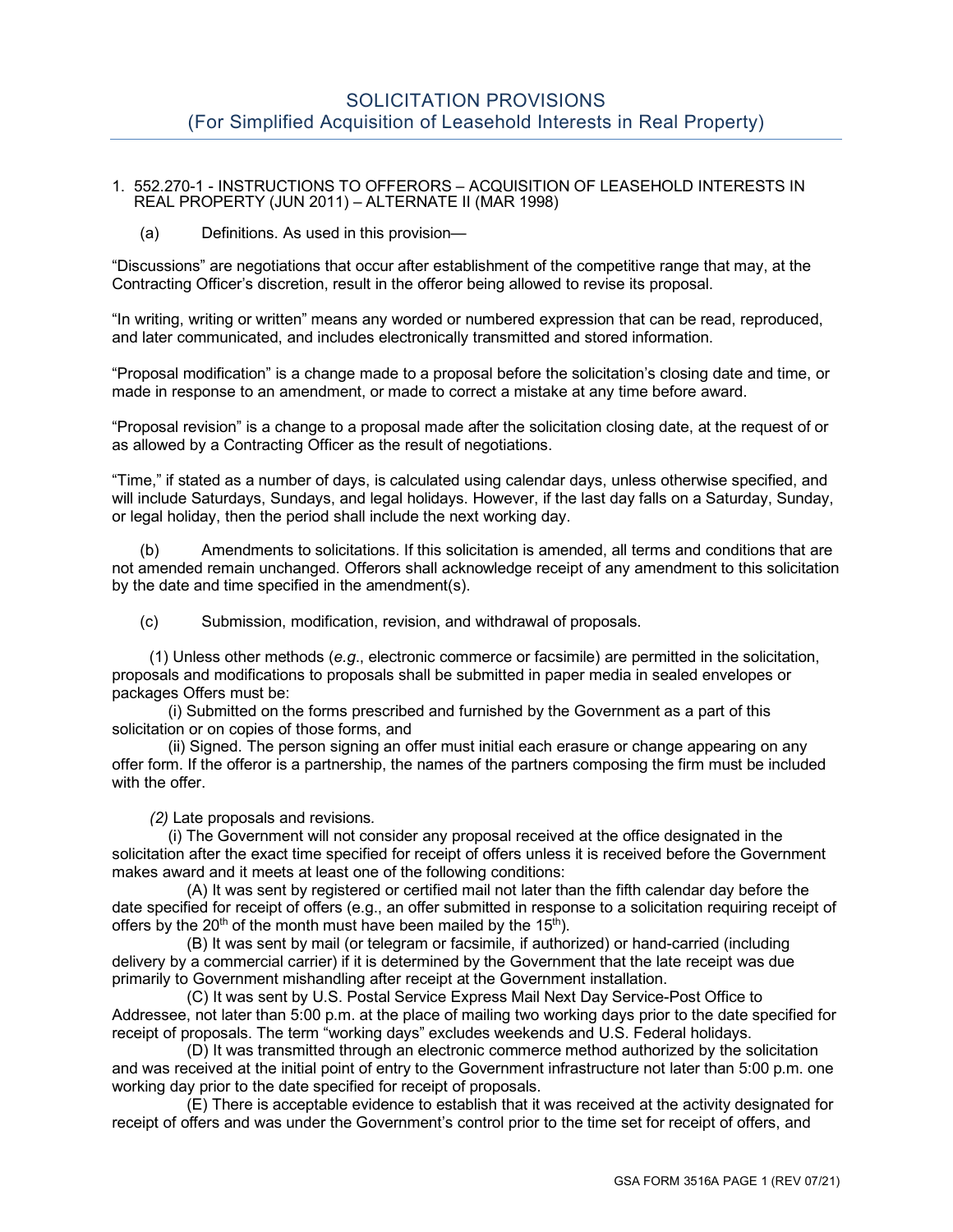that the Contracting Officer determines that accepting the late offer would not unduly delay the procurement.

(F) It is the only proposal received.

(ii) Any modification or revision of a proposal or response to request for information, including any final proposal revision, is subject to the same conditions as in paragraphs  $(c)(2)(i)(A)$  through  $(c)(2)(i)(E)$ of this provision.

(iii) The only acceptable evidence to establish the date of mailing of a late proposal or modification or revision sent either by registered or certified mail is the U.S. or Canadian Postal Service postmark both on the envelope or wrapper and on the original receipt from the U.S. or Canadian Postal Service. Both postmarks must show a legible date or the proposal, response to a request for information, or modification or revision shall be processed as if mailed late. "Postmark" means a printed, stamped, or otherwise placed impression (exclusive of a postage meter machine impression) that is readily identifiable without further action as having been supplied and affixed by employees of the U.S. or Canadian Postal Service on the date of mailing. Therefore, offerors or respondents should request the postal clerk to place a legible hand cancellation bull's eye postmark on both the receipt and the envelope or wrapper.

(iv) Acceptable evidence to establish the time of receipt at the Government installation includes the time/date stamp of that installation on the proposal wrapper, other documentary evidence of receipt maintained by the installation, or oral testimony or statements of Government personnel.

(v) The only acceptable evidence to establish the date of mailing of a late offer, modification or revision, or withdrawal sent by Express Mail Next Day Service-Post Office to Addressee is the date entered by the post office receiving clerk on the "Express Mail Next Day Service-Post Office to Addressee" label and the postmark on both the envelope or wrapper and on the original receipt from the U.S. Postal Service. "Postmark" has the same meaning as defined in paragraph (c)(2)(iii) of this provision, excluding postmarks of the Canadian Postal Service. Therefore, offerors or respondents should request the postal clerk to place a legible hand cancellation bull's eye postmark on both the receipt and the envelope or wrapper.

(vi) Notwithstanding paragraph (c)(2)(i) of this provision, a late modification or revision of an otherwise successful proposal that makes its terms more favorable to the Government will be considered at any time it is received and may be accepted.

(vii) An offeror may withdraw its proposal by written notice or telegram (including mailgram) received at any time before award. If the solicitation authorizes facsimile proposals, an offeror may withdraw its proposal via facsimile received at any time before award, subject to the conditions specified in the provision entitled "Facsimile Proposals." Proposals may be withdrawn in person by an offeror or an authorized representative, if the representative's identity is made known and the representative signs a receipt for the proposal before award.

(viii) If an emergency or unanticipated event interrupts normal Government processes so that proposals cannot be received at the office designated for receipt of proposals by the exact time specified in the solicitation, and urgent Government requirements preclude amendment of the solicitation or other notice of an extension of the closing date, the time specified for receipt of proposals will be deemed to be extended to the same time of day specified in the solicitation on the first work day on which normal Government processes resume. If no time is specified in the solicitation, the time for receipt is 4:30 p.m., local time, for the designated Government office.

(3) Any information given to a prospective offeror concerning this solicitation will be furnished promptly to all other prospective offerors, if that information is necessary in submitting offers or if the lack of it would be prejudicial to any other prospective offeror.

(4) Offerors may submit modifications to their proposals at any time before the solicitation closing date and time, and may submit modifications in response to an amendment, or to correct a mistake at any time before award.

(5) Offerors may submit revised proposals only if requested or allowed by the Contracting Officer.

(6) The Government will construe an offer to be in full and complete compliance with this solicitation unless the offer describes any deviation in the offer.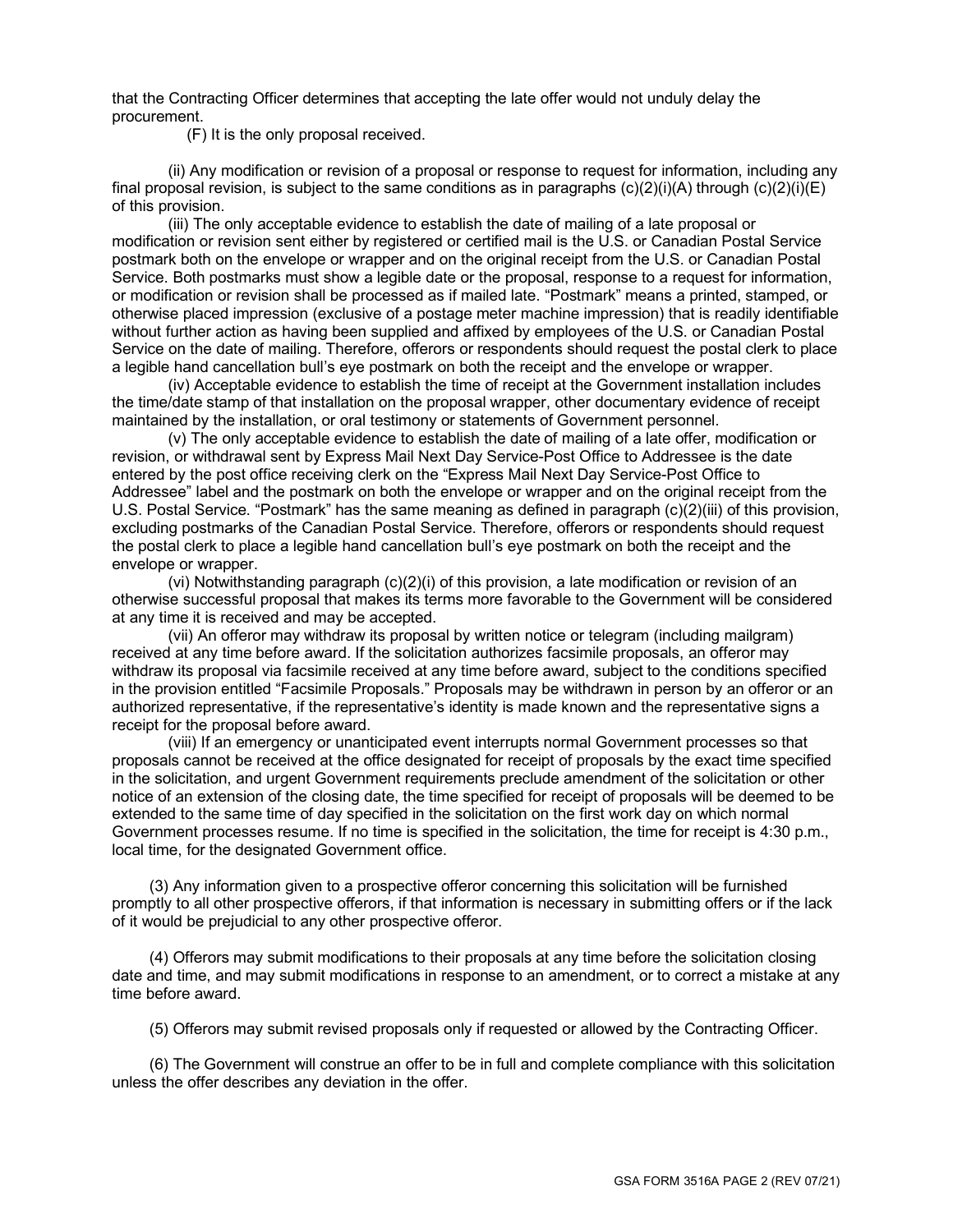(7) Offerors may submit proposals that depart from stated requirements. Such a proposal shall clearly identify why the acceptance of the proposal would be advantageous to the Government. The proposal must clearly identify and explicitly define any deviations from the terms and conditions of the solicitation, as well as the comparative advantage to the Government. The Government reserves the right to amend the solicitation to allow all offerors an opportunity to submit revised proposals based on the revised requirements.

(d) Restriction on disclosure and use of data. An offeror that includes in its proposal data that it does not want disclosed to the public for any purpose, or used by the Government except for evaluation purposes, must meet both of the following conditions:

(1) Mark the title page with the following legend:

This proposal includes data that shall not be disclosed outside the Government and shall not be duplicated, used, or disclosed—in whole or in part—for any purpose other than to evaluate this proposal. If, however, a lease is awarded to this offeror as a result of—or in connection with—the submission of this data, the Government shall have the right to duplicate, use, or disclose the data to the extent provided in the resulting contract. This restriction does not limit the Government's right to use information contained in this data if it is obtained from another source without restriction. The data subject to this restriction are contained in sheets *[insert numbers or other identification of sheets]*.

(2) Mark each sheet of data it wishes to restrict with the following legend:

Use or disclosure of data contained on this sheet is subject to the restriction on the title page of this proposal.

(e) Lease award*.*

(1) The Government intends to award a lease resulting from this solicitation to the responsible offeror whose proposal represents the best value after evaluation in accordance with the factors and subfactors in the solicitation.

(2) The Government may reject any or all proposals if such action is in the Government's interest.

(3) The Government may waive informalities and minor irregularities in proposals received.

(4) The Government intends to evaluate proposals and award a lease without discussions with offerors (except clarifications as described in FAR 15.306(a)). Therefore, the offeror's initial proposal should contain the offeror's best terms from a cost or price and technical standpoint. The Government reserves the right to conduct discussions if the Contracting Officer later determines them to be necessary. If the Contracting Officer determines that the number of proposals that would otherwise be in the competitive range exceeds the number at which an efficient competition can be conducted, the Contracting Officer may limit the number of proposals in the competitive range to the greatest number that will permit an efficient competition among the most highly rated proposals.

(5) Exchanges with offerors after receipt of a proposal do not constitute a rejection or counteroffer by the Government.

(6) The Government may determine that a proposal is unacceptable if the prices proposed are materially unbalanced between line items or subline items. Unbalanced pricing exists when, despite an acceptable total evaluated price, the price of one or more contract line items is significantly overstated or understated as indicated by the application of cost or price analysis techniques. A proposal may be rejected if the Contracting Officer determines that the lack of balance poses an unacceptable risk to the Government.

(7) ) The execution and delivery of the Lease contract by the Government establishes a valid award and contract.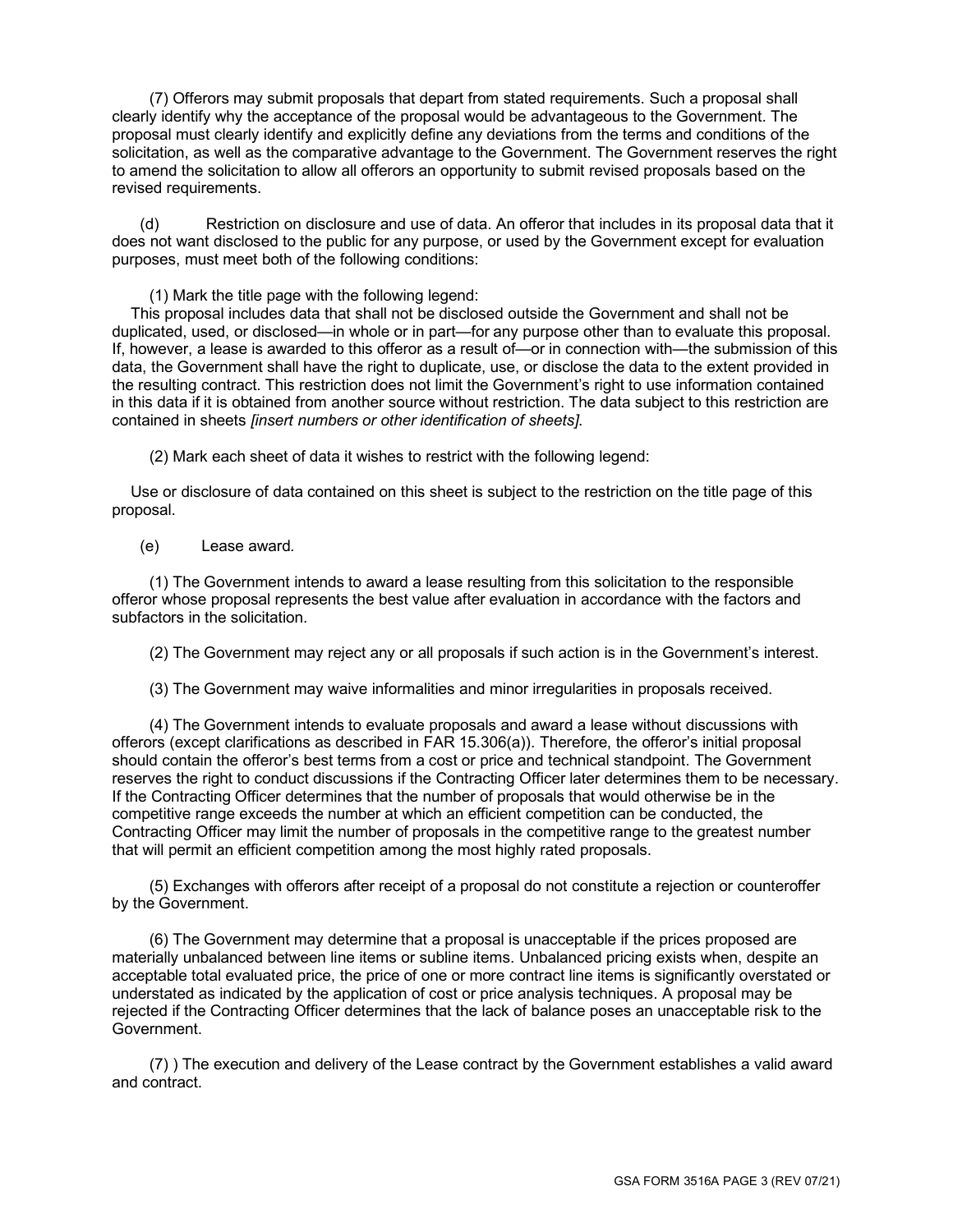(8) The Government may disclose the following information in postaward debriefings to other offerors:

(i) The overall evaluated cost or price and technical rating of the successful offeror;

(ii) The overall ranking of all offerors, when any ranking was developed by the agency during source selection; and

(iii) A summary of the rationale for award.

(f) Paperwork collection*.* The information collection requirements contained in this solicitation/contract are either required by regulation or approved by the Office of Management and Budget pursuant to the Paperwork Reduction Act and assigned OMB Control No. 3090-0163.

### 2. PARTIES TO EXECUTE LEASE (APR 2015)

(a) If the Lessor is an individual, that individual shall sign the lease. A lease with an individual doing business as a firm shall be signed by that individual, and the signature shall be followed by the individual's typed, stamped, or printed name and the words, "an individual doing business as [insert name of firm]."

(b) If the Lessor is a partnership, the lease must be signed in the partnership name, followed by the name of the legally authorized partner signing the same, and a copy of either the partnership agreement or current Certificate of Limited Partnership shall accompany the lease.

(c) If the Lessor is a corporation, the lease must be signed in the corporate name, followed by the signature and title of the officer or other person signing the lease on its behalf, duly attested, and, if requested by the Government, evidence of this authority to so act shall be furnished.

d) If the Lessor is a joint venture, the lease must be signed by each participant in the joint venture in the manner prescribed in paragraphs (a) through (c) of this provision for each type of participant. When a corporation is participating in the joint venture, the corporation shall provide evidence that the corporation is authorized to participate in the joint venture.

(e) If the lease is executed by an attorney, agent, or trustee on behalf of the Lessor, an authenticated copy of the power of attorney, or other evidence to act on behalf of the Lessor, must accompany the lease.

## 3. 52.215-5 - FACSIMILE PROPOSALS (OCT 1997)

- (a) Definition. "Facsimile proposal," as used in this provision, means a proposal, revision or modification of a proposal, or withdrawal of a proposal that is transmitted to and received by the Government via facsimile machine.
- (b) Offerors may submit facsimile proposals as responses to this solicitation. Facsimile proposals are subject to the same rules as paper proposals.
- (c) The telephone number of receiving facsimile equipment is: [insert telephone number].
- (d) If any portion of a facsimile proposal received by the Contracting Officer is unreadable to the degree that conformance to the essential requirements of the solicitation cannot be ascertained from the document--
	- (1) The Contracting Officer immediately shall notify the offeror and permit the offeror to resubmit the proposal;
	- (2) The method and time for resubmission shall be prescribed by the Contracting Officer after consultation with the offeror; and
	- (3) The resubmission shall be considered as if it were received at the date and time of the original unreadable submission for the purpose of determining timeliness, provided the offeror complies with the time and format requirements for resubmission prescribed by the Contracting Officer.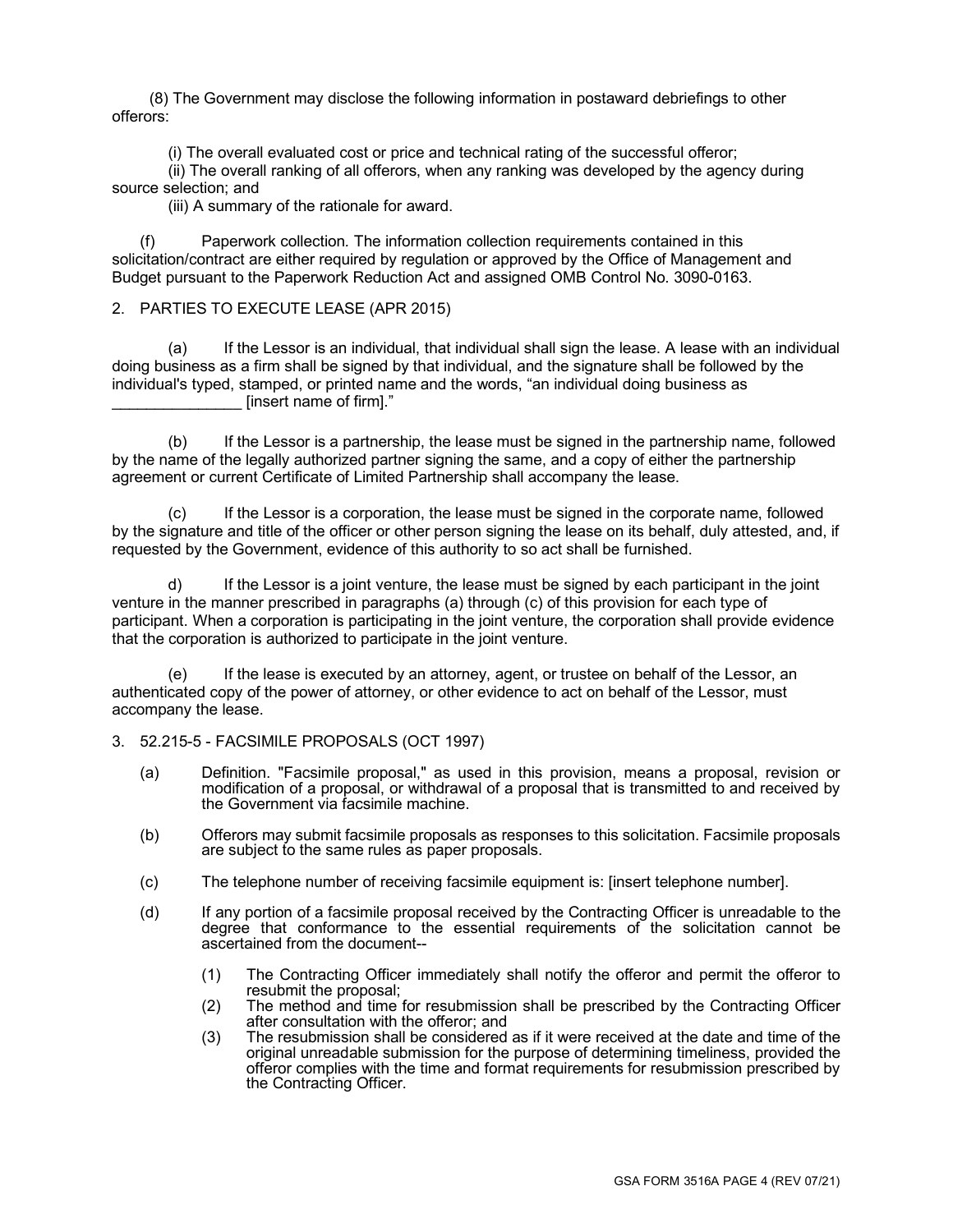- (e) The Government reserves the right to make award solely on the facsimile proposal. However, if requested to do so by the Contracting Officer, the apparently successful offeror promptly shall submit the complete original signed proposal.
- 4. FLOOD PLAINS (JUN 2012)

A Lease will not be awarded for any offered Property located within a 100-year floodplain unless the Government has determined that there is no practicable alternative. An Offeror may offer less than its entire site in order to exclude a portion of the site that falls within a floodplain, so long as the portion offered meets all the requirements of this RLP. If an Offeror intends that the offered Property that will become the Premises for purposes of this Lease will be something other than the entire site as recorded in tax or other property records the Offeror shall clearly demarcate the offered Property on its site plan/map submissions and shall propose an adjustment to property taxes on an appropriate pro rata basis. For such an offer, the LCO may, in his or her sole discretion, determine that the offered Property does not adequately avoid development in a 100-year floodplain.

#### 5. 552.270-35 SYSTEM FOR AWARD MANAGEMENT – LEASING (JUL 2021)

(a) Definitions. As used in this provision—

"Electronic Funds Transfer (EFT) indicator means a four-character suffix to the unique entity identifier. The suffix is assigned at the discretion of the commercial, nonprofit, or Government entity to establish additional System for Award Management records for identifying alternative EFT accounts (se[e subpart](https://www.acquisition.gov/content/part-32-contract-financing#i1080713)  [32.11\)](https://www.acquisition.gov/content/part-32-contract-financing#i1080713) for the same entity.

"Registered in the System for Award Management (SAM)" means that–

(1) The Offeror has entered all mandatory information, including the unique entity identifier and the EFT indicator, if applicable, the Commercial and Government Entity (CAGE) code, as well as data required by the Federal Funding Accountability and Transparency Act of 2006 (see [subpart 4.14\)](https://www.acquisition.gov/content/part-4-administrative-and-information-matters#i1121746) into SAM

(2) The offeror has completed the Core, Assertions, and Representations and Certifications, and Points of Contact sections of the registration in SAM;

(3) The Government has validated all mandatory data fields, to include validation of the Taxpayer Identification Number (TIN) with the Internal Revenue Service (IRS). The offeror will be required to provide consent for TIN validation to the Government as a part of the SAM registration process; and (4) The Government has marked the record "Active".

"Unique entity identifier" means a number or other identifier used to identify a specific commercial, nonprofit, or Government entity. See [www.sam.gov](http://www.sam.gov/) for the designated entity for establishing unique

entity identifiers.

(b)

(1) An Offeror is required to be registered in SAM prior to award, and shall continue to be registered during performance, and through final payment of any contract, basic agreement, basic ordering agreement, or blanket purchasing agreement resulting from this solicitation.

(2) The Offeror shall enter, in the block with its name and address on the cover page of its offer, the annotation "Unique Entity Identifier" followed by the unique entity identifier that identifies the Offeror's name and address exactly as stated in the offer. The Offeror also shall enter its EFT indicator, if applicable. The unique entity identifier will be used by the Contracting Officer to verify that the Offeror is registered in the SAM.

(c) If the Offeror does not have a unique entity identifier, it should contact the entity designated at [www.sam.gov](http://www.sam.gov/) for establishment of the unique entity identifier directly to obtain one. The Offeror should be prepared to provide the following information:

(1) Company legal business name.

- (2) Tradestyle, doing business, or other name by which your entity is commonly recognized.
- (3) Company physical street address, city, state, and Zip Code.t
- (4) Company mailing address, city, state and Zip Code (if separate from physical).
- (5) Company telephone number.
- (6) Date the company was started.
- (7) Number of employees at your location.
- (8) Chief executive officer/key manager.
- (9) Line of business (industry).
- (10) Company headquarters name and address (reporting relationship within your entity).